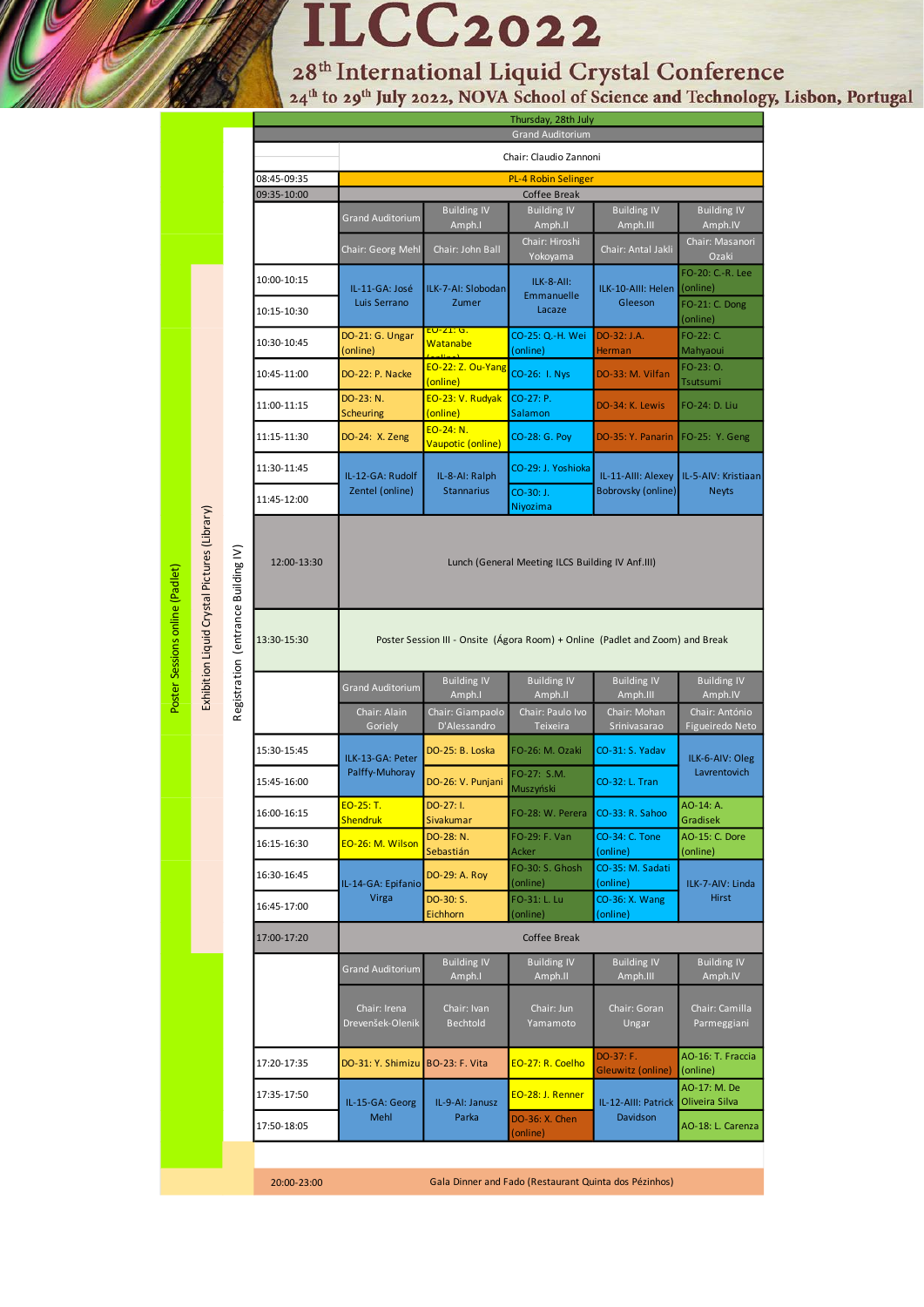

# **Thursday, July 28, 2022**

# Room: **Grand Auditorium**

# 08:45-09:35

#### **Chair: Claudio Zannoni**

**PL-4** - "*Morphing Liquid Crystal Elastomer Coatings: A Machine Learning Approach to Inverse Design*" R.L.B. Selinger; Y.M. Golestani; M.J. Deutsch; M. Varga; B.L. Mbanga.

Coffee Break

# 10:00-12:00

# **Chair: Georg Mehl**

**IL-11-GA** - "*Ionic Conductivity in Pillarene-Based Liquid Crystals*" J.L. Serrano; I. Marín; S. del Moral; J. Barberá; R.I. Merino; P. Romero.

**DO-21** - "*Why is there a Cp maximum in the isotropic liquid above LC phases?*" G. Ungar; Y-n Xue; Y. Wang; S-g Yang; Y-x Li; L. Cseh; X-b Zeng; F. Liu.

**DO-22** - "*New Examples of Ferronematic Materials Showing Evidence for the Antiferroelectric Smectic-Z Phase*" P. Nacke; A. Manabe; M. Klasen-Memmer; X. Chen; V. Martinez; E. Korblova; G. Freychet; M. Zhernenkov; M. Glaser; J.E. Maclennan; D.M. Walba; M. Bremer; F. Giesselmann.

**DO-23** - "*Does the Real Biaxial Nematic Phase Exist in the Family of Roof-Shaped Nematogens?*" N. Scheuring; M. Lehmann.

**DO-24** - "*A Columnar Liquid Quasicrystal – Honeycomb with Triangular, Square and Trapezoidal Cells*" X.B. Zeng.

**IL-12-GA** - "*LC-Elastomers: Structure -Property Relations and Concepts to Improve Applicability*" R. Zentel.

# Lunch

#### 13:30-15:30

Poster Session III – Onsite (Ágora Room) + Online (Padlet and Zoom)

# 15:30-17:00

# **Chair: Alain Goriely**

**ILK-13-GA** - "*Symmetry arguments and the totalitarian principle in the physics and metaphysics of liquid crystals*" P. Palffy-Muhoray; T. Guo; X. Zheng.

**EO-25** - "*Complex-tensor Theory of Simple Smectics*" T.N. Shendruk; J. Paget; U. Alberti; A. Balach-Conte; M.G. Mazza; A.J. Archer.

**EO-26** - "*Formation of stacks, shift-defects, Y-defects and novel layer structures in chromonic liquid crystals*" M.R. Wilson; G. Yu.

**IL-14-GA** - "*Mathematical Models for Chromonics*" E.G. Virga.

Coffee Break

#### 17:20-18:05

#### **Chair: Irena Drevenšek-Olenik**

**DO-31** - "*Sm-Col phase transition of triphenylene mesogens with six peripheral alkoxyazobenzenes : anisotropic interactions among rod-like units and interactions among disc-like ones*" Y. Shimizu; H. Sanada; D. Tanaka; H. Nakamura; N. Ohta; Y. Hattori; T. Kawai; K. Uchida.

**IL-15-GA** - "*Exploration of the twist bend nematic (Ntb) and ferroelectric (Nf) nematic phase in mixtures with LC-QDs and LC-gold nanoparticles*" G.H. Mehl; W. Jiang; H. Ojaym; H. Yu; S. Conopo-Holyoake; F. Liu; Y. Zhao; X.B. Zeng; G. Siligardi.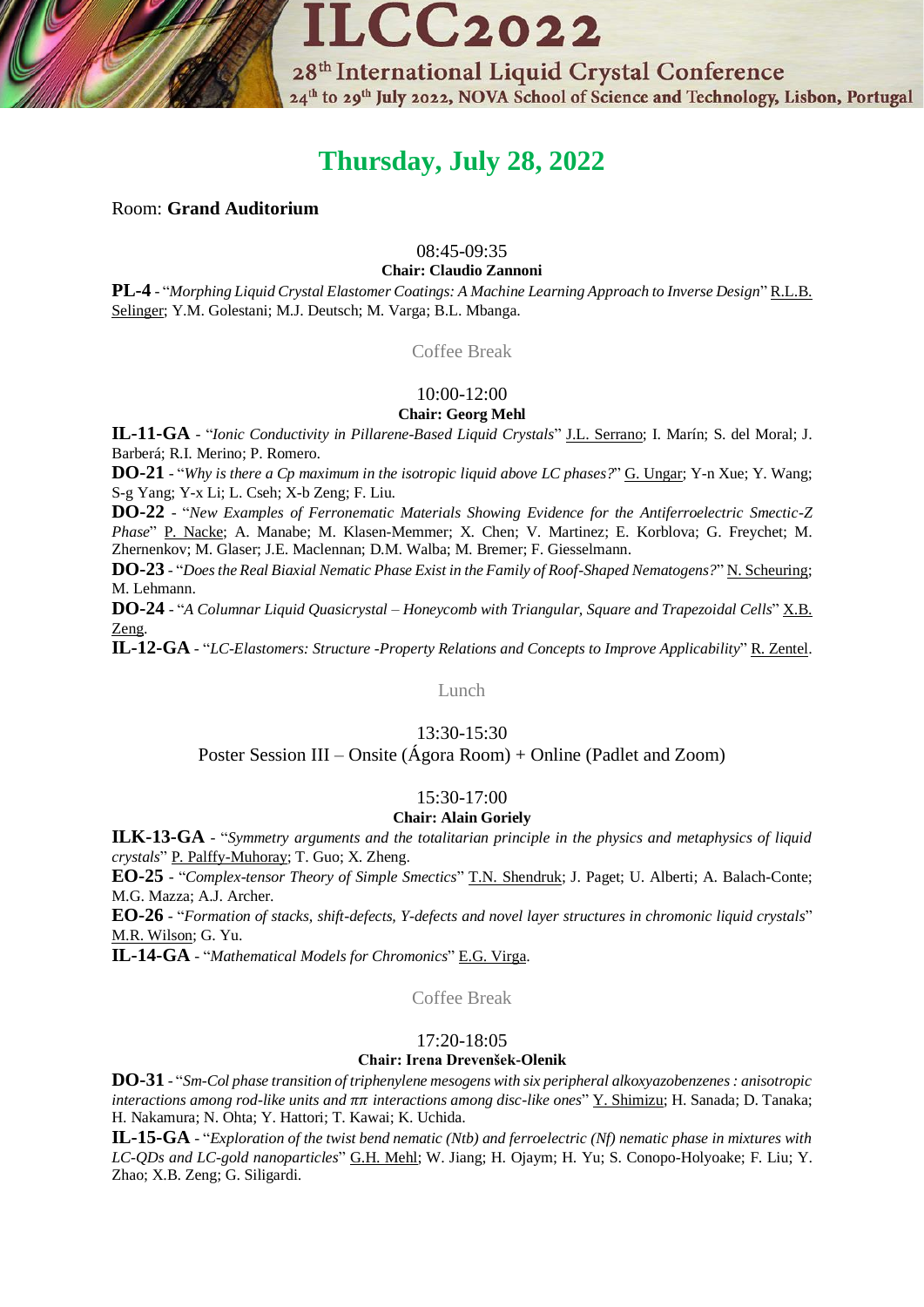28<sup>th</sup> International Liquid Crystal Conference 24<sup>th</sup> to 29<sup>th</sup> July 2022, NOVA School of Science and Technology, Lisbon, Portugal

# Room: **Building IV – Amphitheater I**

# 10:00-12:00

**ILCC2022** 

**Chair: John Ball**

**ILK-7-AI** - "*Light Control by Topological Solitons in Frustrated Chiral Nematics*" S. Žumer; A.J. Hess; G. Poy; J.B. Tai; I.I. Smalyukh.

**EO-21** - "*A Molecular Dynamics Study of Novel Columnar Metallomesogens Forming Helical Structure*" G. Watanabe; M. Hara; J. Yoshida.

**EO-22** - "*Electromagnetic deformation theory of a liquid bilayer vesicle*" Z.C. Ou-Yang; Y.G. Shu.

**EO-23** - "*Gathering Metastable States in Confined Systems by Stochastic Approximation Monte Carlo Simulations*" V.Y. Rudyak; I.V. Afanasyev; D.I. Lichmanov; V.V. Voevodin.

**EO-24** - "*Resonant X-ray Response of a Chiral Cubic Phase*" N. Vaupotic; T. Grabovac; E. Gorecka; D. Pociecha; C. Zhu.

**IL-8-AI** - "*Freely floating smectic films*" R. Stannarius.

Lunch

13:30-15:30

Poster Session III - Onsite (Ágora Room) + Online (Padlet and Zoom)

# 15:30-17:00

#### **Chair: Giampaolo D'Alessandro**

**DO-25** - "*Structure of the twist-bend nematic phase with respect to the orientational molecular order*" B. Loska; A. Kocot; Y. Arakawa; K. Merkel.

**DO-26** - "*Chiral bent-shaped liquid crystals exhibiting a wide range of blue liquid crystalline phase and mechanochromic behaviour*" V. Punjani; N. Joshi; G. Mohiuddin; S.K. Pal.

**DO-27** - "*Flow-induced transient chirality in a columnar liquid crystal*" I. Sivakumar.

**DO-28** - "*Similarities and differences between two ferroelectric nematic materials*" N. Sebastián; R.J. Mandle; S. Aya; M. Huang; N. Osterman; M. Lovšin; L. Cmok; A. Petelin; A. Eremin; J. Martinez-Perdiguero; I.

Drevenšek-Olenik; M. Čopič; A. Mertelj.

**DO-29** - "*The evidence of SmA to deVries SmA transition exhibited by bent-core hockey-stick shaped molecules*" A. Roy.

**DO-30** - "*Columnar Mesomorphism of Board-Shaped Diketopyrrolopyrrole, Isoindigo, and Quinoxalino-Phenanthrophenazine Dyes*" S.H. Eichhorn; H. Taing; A.M. Cassar; B.R. Kaafarani.

Coffee Break

# 17:20-18:05

#### **Chair: Ivan Bechtold**

**BO-23** - "*Nematic Order in Graphene Oxide Nanocomposites: from Colloidal Solutions to Polymeric Films*" F. Vita; M. Hegde; L. Marchio; S.J. Picken; E.T. Samulski; T.J. Dingemans; O. Francescangeli.

**IL-9-AI** - "*Hyperbolic metamaterials with dye doped nematic liquid crystals for spontaneous emission engineering*" J. Parka; K. Sielezin; A. Pianelli; R. Kowerdziej; U. Chodorow; R. Mazur; B. Jankiewicz.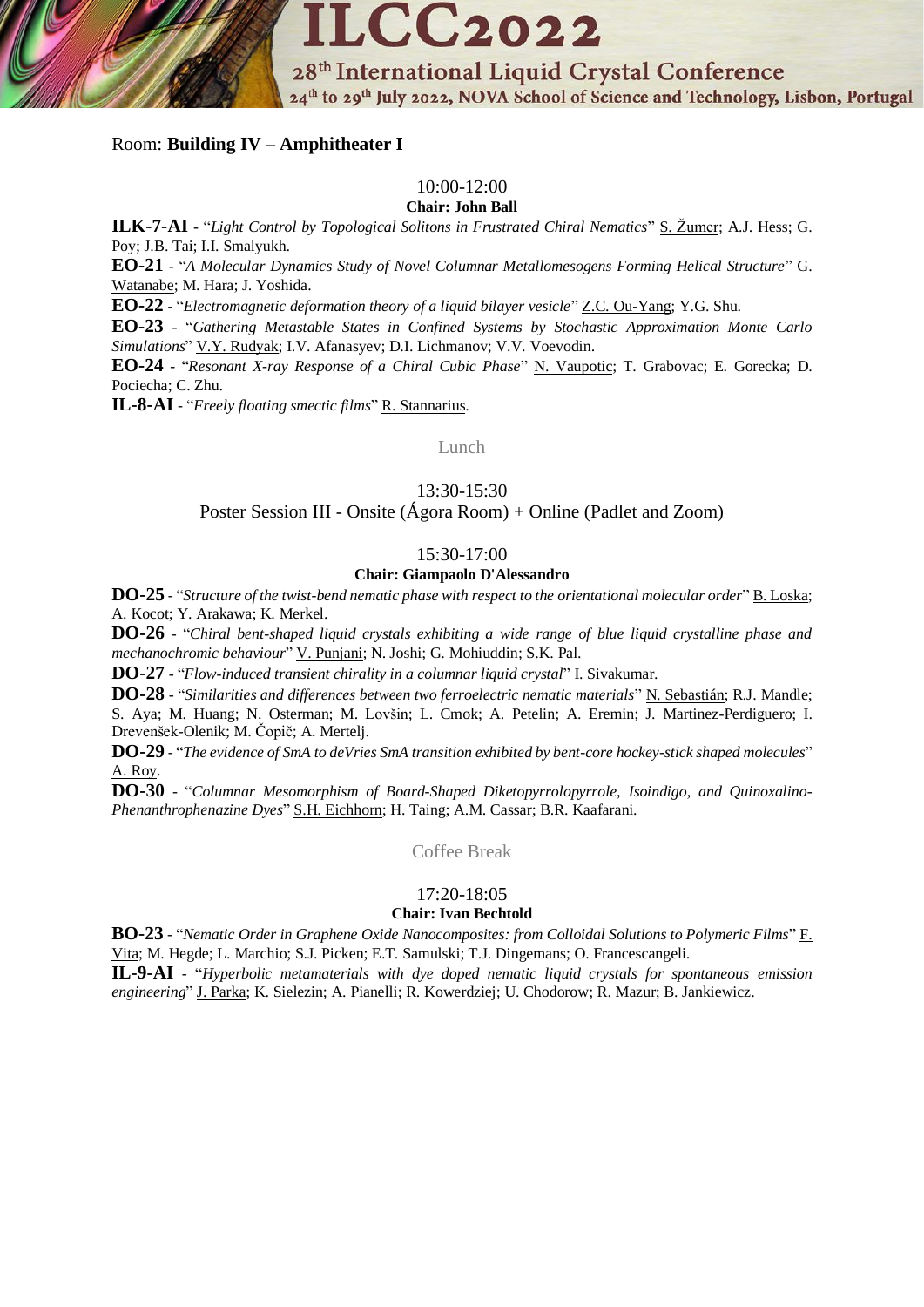

Room: **Building IV – Amphitheater II**

### 10:00-12:00

**Chair: Hiroshi Yokoyama**

**ILK-8-AII** - "*Liquid Crystal topological defects and nanoparticles*" E. Lacaze.

**CO-25** - "*Photopatterning Designer Disclinations and Templated Colloidal Assembly in Nematic Liquid Crystals*" Q.-H. Wei.

**CO-26** - "*Photo-patterned defect grids for the creation of disclination lines in nematic liquid crystal cells*" I. Nys; B. Berteloot; J. Beekman; K. Neyts.

**CO-27** - "*Ferroelectric nematic liquid crystal thermo-motor*" P. Salamon; M.T. Máthé; A. Buka; A. Jákli.

**CO-28** - "*Hidden traces of chirality in the fluctuation modes of fully unwound frustrated cholesterics*" G. Poy.

**CO-29** - "*Rotational Phenomenon Driven by Temperature Gradient in a Cholesteric Droplet with Air Interface*" J. Yoshioka; K. Fukao.

**CO-30** - "*Topological defects in Liquid crystal thin films*" J.D. Niyozima; H. Jeridi; C. Sakr; A. Vlad; A. Coati; M. Goldmann; D. Constantin; B. Gallas; Y. Garreau; B. Croset; E. Lacaze.

Lunch

# 13:30-15:30

# Poster Session III – Onsite (Ágora Room) + Online (Padlet and Zoom)

### 15:30-17:00

# **Chair: Paulo Ivo Teixeira**

**FO-26** - "*Molecularly Oriented Organic-Semiconductor Thin Film based on its Mesogenic Potential*" M. Osaki; E. Nishimoto; G. Uzurano; A. Fujii.

**FO-27** - "*Realizing Rashba-Dresselhaus lasing in tunable liquid crystal birefringent optical microcavity*" M. Muszyński; M. Król; R. Rechcińska; P. Oliwa; M. Kędziora; K. Łempicka-Mirek; R. Mazur; P. Morawiak; W. Piecek; P. Kula; P.G. Lagoudakis; B. Piętka; J. Szczytko.

**FO-28** - "*Polymer Stabilized Paraboloid Liquid Crystal Microlenses with Integrated Pancharatnam–Berry Phase*" W.S.K. Perera.

**FO-29** - "*Chiral Liquid Crystal laser with metallic end-mirror*" F. Van Acker; K. Neyts; J. Beeckman.

**FO-30** - "*Electrical Switching of Nematic Plasmonic Nanocolloids for Infrared Solar Gain Control*" S. Ghosh; I. Smalyukh.

**FO-31** - "*Liquid Crystal Polarization Holograms for Thinner and Lighter AR/VR Display Systems*" L. Lu.

Coffee Break

#### 17:20-18:05

# **Chair: Jun Yamamoto**

**EO-27** - "*Dynamics of flowing skyrmions*" R.C.V. Coelho; M. Tasinkevych; M.M. Telo da Gama.

**EO-28** - "*Better than counting: Orientational distribution functions from torque sampling*" J. Renner; D. de las Heras; M. Schmidt.

**DO-36** - "*Zig-Zag Morphology of 2π Disclination Lines in the Ferroelectric Nematic Phase*" X. Chen; E. Korblova; M. Glaser; J. Maclennan; D. Walba; N. Clark.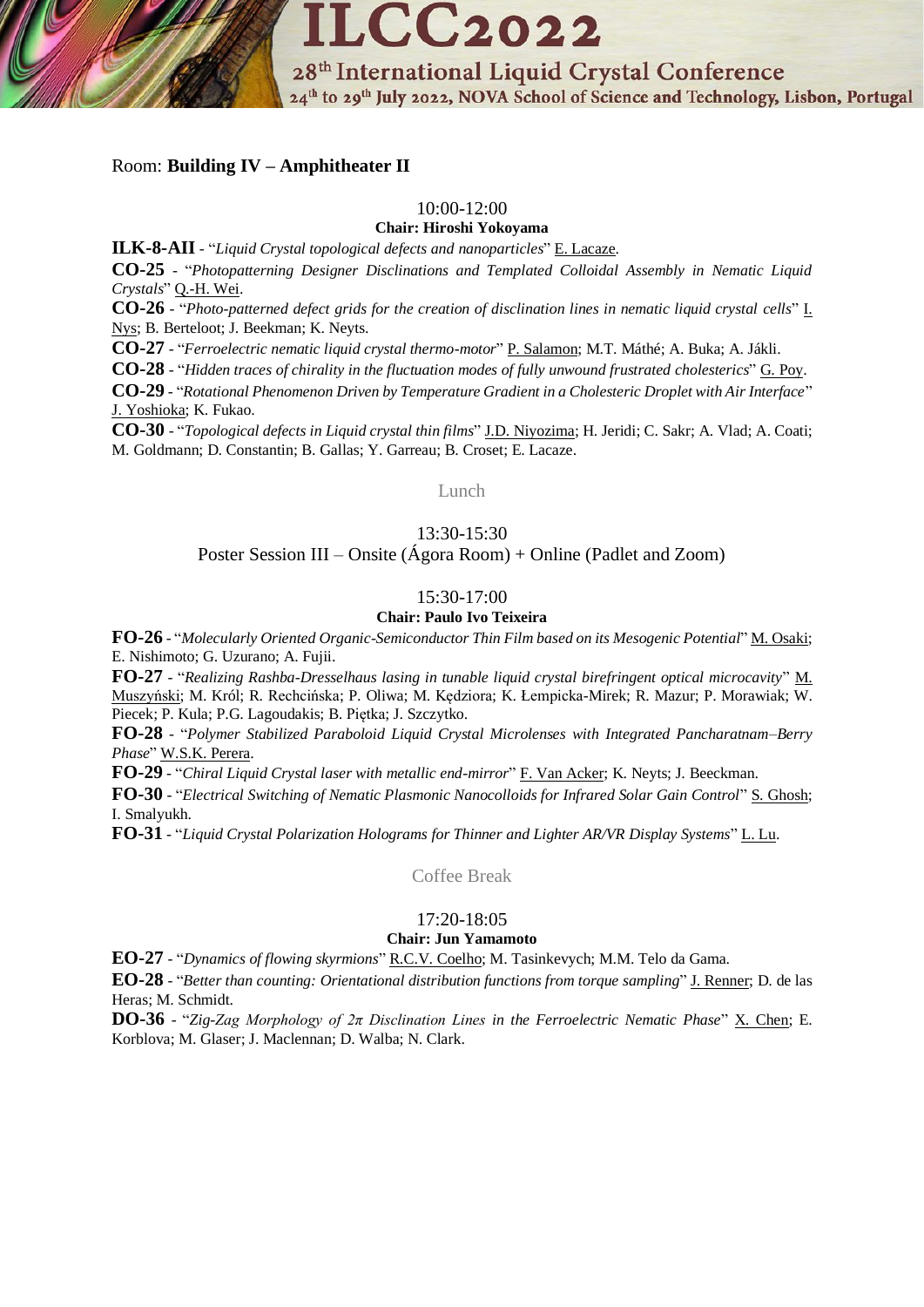

# Room: **Building IV – Amphitheater III**

# 10.00-12.00

**Chair: Antal Jakli**

**ILK-10-AIII** - "*Stretching the imagination; new applications for liquid crystal elastomers*" H.F. Gleeson; T. Raistrick; R. Mandle; D. Mistry.

**DO-32** - "*Fundamental Studies and Functional Applications of Mechanotropic Phase Transitions in Polymer Networks Containing Appreciable Liquid Crystalline Content*" J.A. Herman; J.A. Koch; T.J. White.

**DO-33** - "*Bidirectional flow in ferromagnetic ferrofluids generated by a uniaxial magnetic field*" M. Vilfan; B. Lampret; Ž. Gregorin; N. Sebastián; J. Klepp; J. Kohlbrecher; P. Hribar Boštjančič; D. Lisjak; A. Mertelj.

**DO-34** - "*Liquid Crystalline Elastomers Containing Supramolecular Bonds*" K. Lewis; K. Herbert; T. White.

**DO-35** - "*Polar nature of the ferroelectric nematic studied by dielectric and electrooptic spectroscopy.*" Y.P. Panarin; N. Yadav; J.K. Vij; W. Jiang; G.H. Mehl.

**IL-11-AIII** - "*Photocontrollable LC hybrid composites based on organic and inorganic porous matrices*" A. Bobrovsky; S. Valery.

Lunch

# 13:30-15:30

# Poster Session III - Onsite (Ágora Room) + Online (Padlet and Zoom)

# 15.30-17.00

#### **Chair: Mohan Srinivasarao**

**CO-31** - "*Quantum dot-polymer stabilized blue phase liquid crystals for next generation displays*" S. Yadav; P. Malik.

**CO-32** - "*Helfrich-Hurault-like undulations in cholesteric liquid crystals induced by anchoring transitions*" L. Tran; M.O. Lavrentovich.

**CO-33** - "*Tuning the photonic bandgap by actinic light in one and three-dimensional photonic structures of liquid crystals*" R. Sahoo.

**CO-34** - "*Microfluidic production of chromonic microdroplets with precise topology control*" C.M. Tone; A. Zizzari; L. Spina; M. Bianco; M.P. De Santo; R. Barberi; V. Arima; F. Ciuchi.

**CO-35** - "*Blue Phase Liquid Crystal Core-Shells*" M. Sadati; S. Norouzi; A. Tavera-Vazquez; T. Lopez Leon; J.J. de Pablo; J.A. Martinez-Gonzalez.

**CO-36** - "*Liquid Crystal-Infused Porous Surfaces with Molecular Order-Dependent Slipperiness and Cargo Release*" X. Wang; Y. Xu; A. Rather; R. Dupont; U. Kara; R. Mamtani; U. Tkalec.

Coffee Break

#### 17:20-18:05

#### **Chair: Goran Ungar**

**DO-37** - "*"Cementing Agent": On Lignin's Interplay with an Oriented Cellulosic Mesophase*" F.R. Gleuwitz; M.-P. Laborie; G. Sivasankarapillai.

**IL-12-AIII**- "*Do aqueous suspensions of smectite clays form a smectic liquid-crystalline phase?*" P. Davidson; K. El Rifaii; H.H. Wensink; F. Puchtler; I. Dozov; T. Bizien; L.J. Michot; J.C.P. Gabriel; J. Breu.